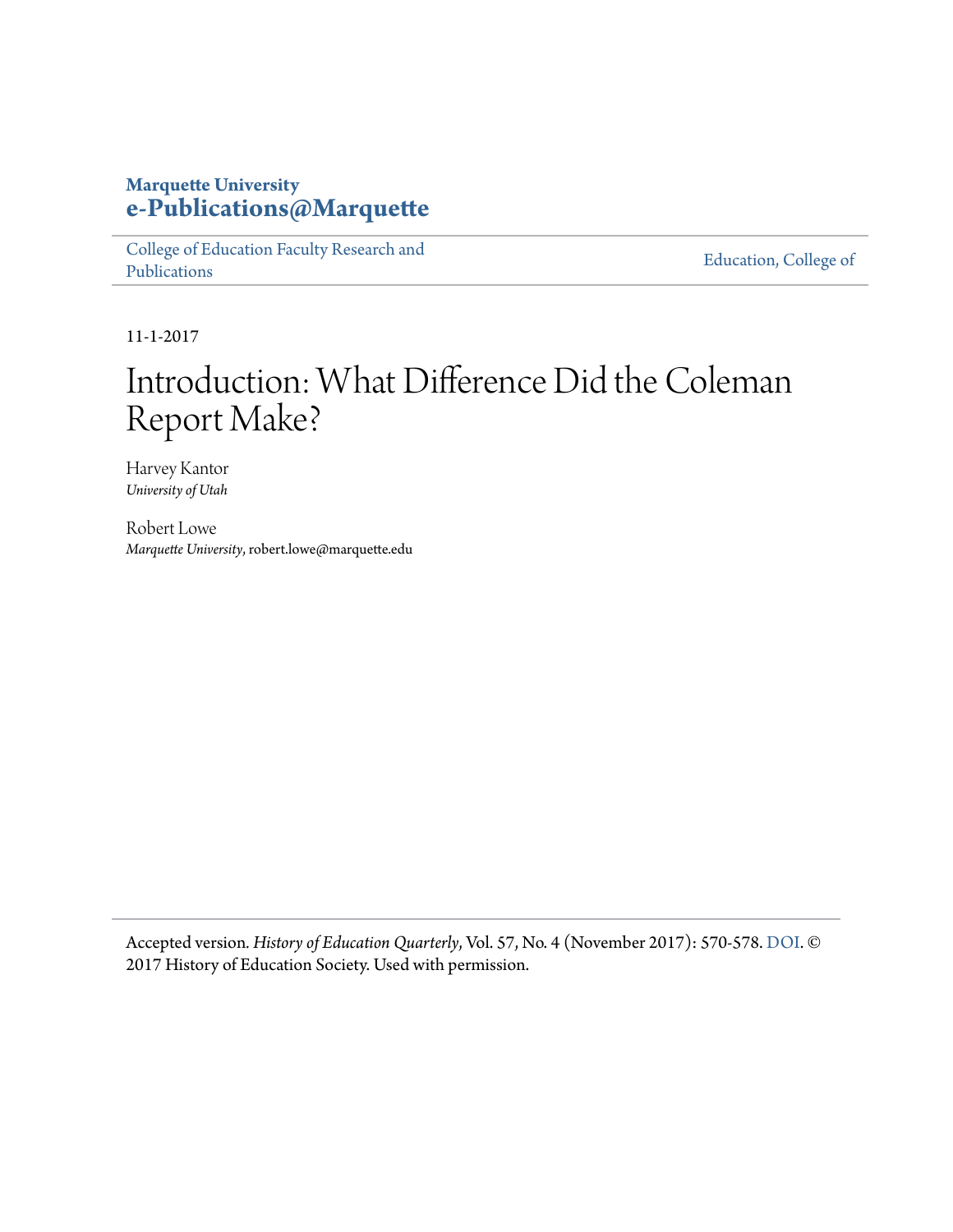**Marquette University**

### **e-Publications@Marquette**

#### *Education Faculty Research and Publications/College of Education*

*This paper is NOT THE PUBLISHED VERSION;* **but the author's final, peer-reviewed manuscript.**  The published version may be accessed by following the link in the citation below.

*History of Education Quarterly*, Vol. 57, No. 4 (November, 2017): 570-578. [DOI.](https://dx.doi.org/10.1017/heq.2017.32) This article is © Wiley and permission has been granted for this version to appear in  $e$ -[Publications@Marquette.](http://epublications.marquette.edu/) Wiley does not grant permission for this article to be further copied/distributed or hosted elsewhere without the express permission from Wiley.

#### Contents

| Abstrac |  |
|---------|--|
|         |  |

# Introduction: What Difference Did the Coleman Report Make?

Harvey Kantor Department of Education, University of Utah, Salt Lake City, UT Robert Lowe Department of Education, Marquette University, Milwaukee, WI

#### <span id="page-1-0"></span>Abstract

#### <span id="page-1-1"></span>The Coleman Report

For this History of Education Quarterly Policy Forum, we look at the historical significance of the 1966 Coleman Report from several different perspectives. The four main essays published here originated as presentations for a session on "Legacies of the Coleman Report in US Thought and Culture" at the History of Education Society annual meeting in Providence, Rhode Island, in November 2016. Presenters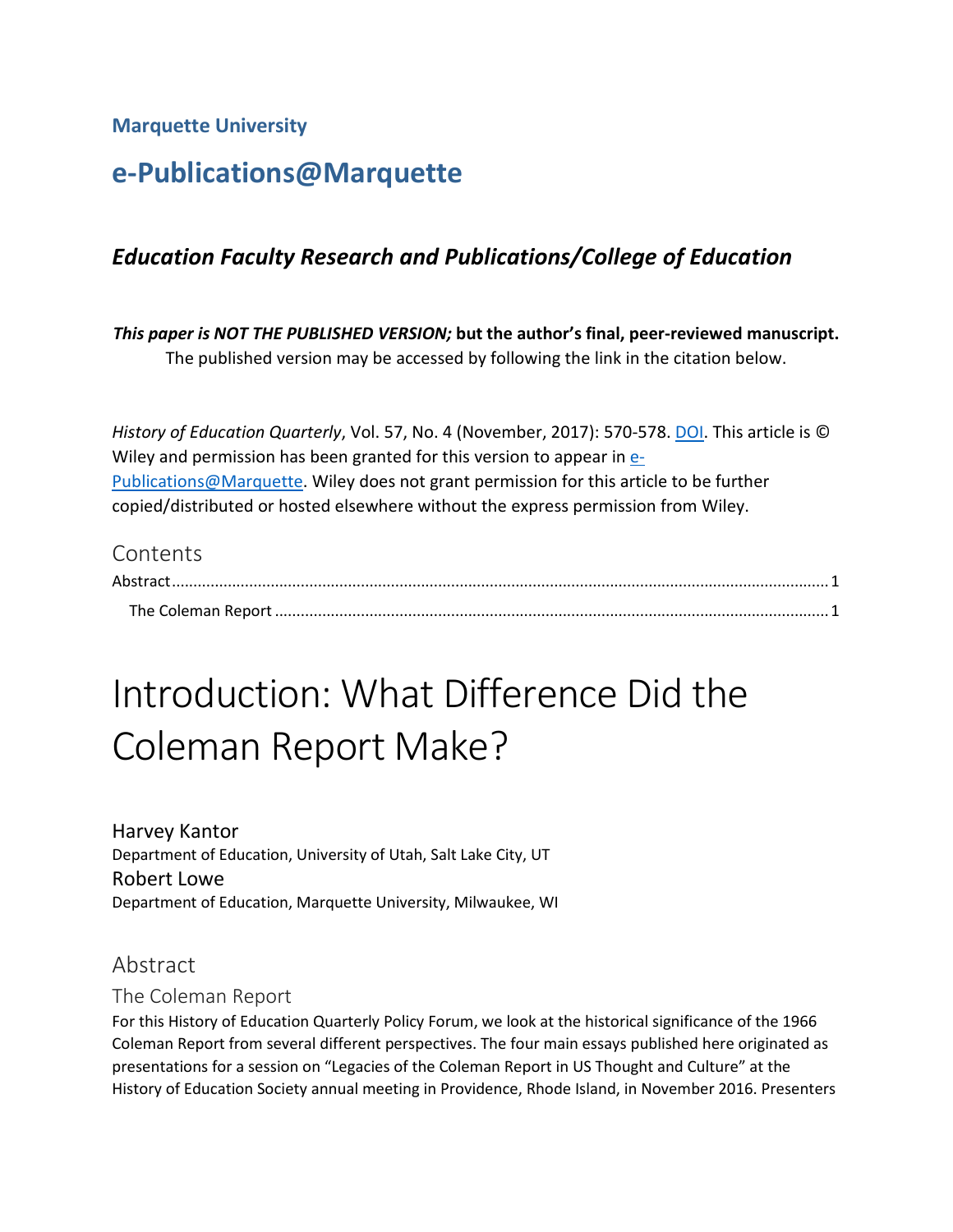for that session— Zoë Burkholder, Victoria Cain, Leah Gordon, and Ethan Hutt—went on to participate in an HES-sponsored session entitled "Currents in Egalitarian Thought in the 1960s and 1970s: The Coleman Report in American Politics, Media, and Social Science" at the Organization of American Historians meeting in New Orleans in April 2017. Thinking that their reflections on the reception and influence of the Coleman Report in different contexts would be of broad interest to HEQ readers, we asked members of the panel to comment on each other's papers and revise them for this Forum. We then invited Harvey Kantor of the University of Utah and Robert Lowe of Marquette University to write an introduction summarizing the origins and findings of the Coleman Report, along with their own assessment of what the presenters' essays teach us about its long-term significance. What follows are Kantor and Lowe's Introduction, "What Difference Did the Coleman Report Make?," together with substantive essays by Zoë Burkholder of Montclair State University, Victoria Cain of Northeastern University, Leah Gordon of Amherst College, and Ethan Hutt of the University of Maryland.

The fiftieth anniversary of the release of Equality of Educational Opportunity (EEO), better known as the Coleman Report after its lead author James S. Coleman, has been marked by the publication of numerous popular and scholarly retrospectives, including reflections on the report's significance and legacy by a number of the nation's leading educational authorities.  $1$  In contrast to these retrospectives, the essays in this issue of the History of Education Quarterly do not seek to analyze the report's methodology or to reassess its conclusions regarding the relative weight of school resources and family background on educational achievement. Instead, together they help explain why the report was, as Christopher Jencks put it in 1969, "the best-known and most controversial piece of educational research" of its time and what consequences it had on the evolution of educational policy. <sup>2</sup> This essay briefly discusses the origins and some of the key findings of the Coleman Report and, in concert with the essays in this forum, considers what difference the report made.

Situated at the center of the era's struggles over poverty and racial equality, EEO was the result of a mandate by the Civil Rights Act of 1964 to the United States Commissioner of Education to conduct a survey on the lack of equality of educational opportunity by race, color, religion, and national origin in the nation's public elementary and secondary schools. Exactly why Congress ordered such a survey is unclear. Coleman himself suggested it was likely that members of Congress wanted to document the gross differences in the quality of the schools that black and white students attended and thereby legitimate the fight for school desegregation and equal educational opportunity.<sup>3</sup> But if members of Congress simply intended to document the extent of inequality in the provision of educational resources across ethnic and racial groups, they got something much more. Not only did the survey collect information on the availability of school resources, what it called school "inputs," but in an effort to determine the effectiveness of schools in improving outcomes for students from different ethnic and racial groups, it also sought to identify to what degree those inputs were related to school achievement.4

Not everyone who later read the report agreed with this shift in focus from inputs to outputs. In their reanalysis of the report, Eric Hanushek and John Kain maintained that prior to focusing on outputs it would have been better to more carefully measure the inputs to schools African Americans attended and the schools whites attended to show, in fact, the kind and degree of discrimination African American children experienced in school.<sup>5</sup> But Coleman argued that focusing on inputs alone would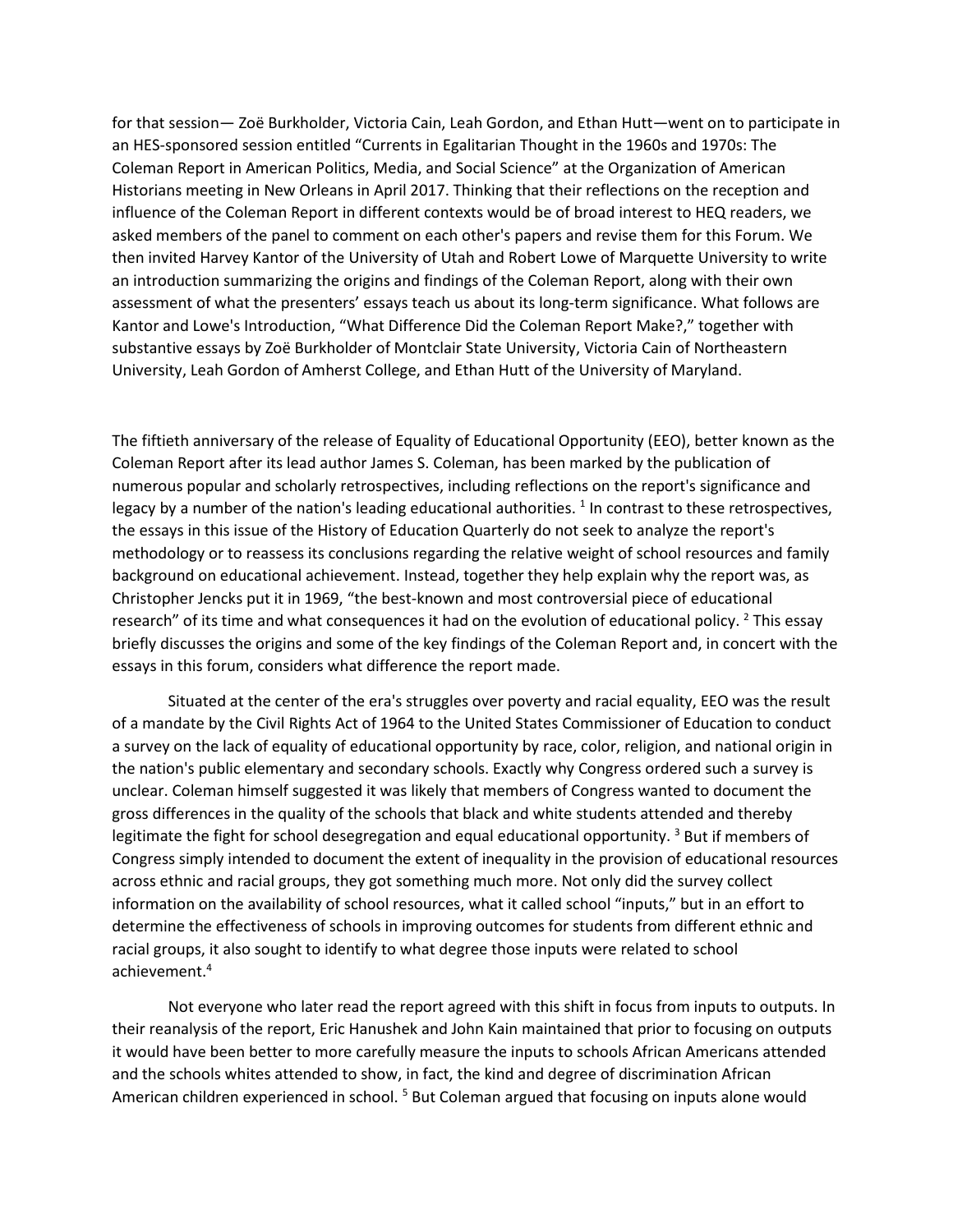have limited the survey's ultimate value, since it would have left unexamined the bigger question of which inputs were the important ones. He likened such a strategy to the activities of southern school officials who hoped that by increasing spending on teachers, textbooks, and buildings for black schools they might thwart pressures for desegregation without ever asking whether these inputs made a difference to the achievement of black students.<sup>6</sup>

As Coleman and several observers since have noted, the broader significance of this shift is that it constituted a reformulation of what was meant by equal education, or at least how it should be measured. Briefly, prior to Coleman, as the congressional mandate for the report implied, mainstream thinking was that equal opportunity meant the availability of equal resources to different groups, the "inputs" referred to in the report. But by broadening the survey to include the determinants of achievement, Coleman essentially redefined equal opportunity to mean equal outcomes for students from different ethnic, racial, and economic backgrounds. Many since then have pointed out that this way of thinking in effect precluded the possibility that even if achievement remained tied to background, schools may have kept these probabilities from getting worse. But after Coleman, when policymakers, educators, social scientists, and others talked about equal educational opportunity, they increasingly had in mind the schools' effectiveness in freeing achievement from the students' socioeconomic background. When we talk about (the lack of) equality of educational opportunity today, this is typically what we mean.  $<sup>7</sup>$ </sup>

Much of the report confirmed what many already knew about the extent of racial segregation in the nation's schools (black and white students generally attended separate schools in both the North and the South) and the performance levels of students of different racial and economic backgrounds on achievement tests (black as well as Puerto Rican, Latino, and American Indian students performed substantially worse than white students). What was unexpected was what it said about the causes of racial and ethnic disparities in achievement. A common assumption at the time was that black students achieved less than white students because they went to segregated schools that had less adequate facilities and inferior curriculums. But the report contradicted those assumptions. Not only were the disparities in resources between black and white schools smaller than anticipated (at least within regions), but, even more important, differences between schools did not account for most of the observed differences in achievement. According to the report, what mattered more than these conventional measures of school quality were the socioeconomic backgrounds and educational aspirations of the children students went to school with, students' sense of control over their own destinies, and, by far most important, the socioeconomic background of the individual child. <sup>8</sup>

Though the press at the time almost universally referred to these results as "shocking," Coleman was in fact hardly the first scholar to conclude that family background trumped schooling as the primary determinant of educational success. <sup>9</sup> But the sponsorship of the federal government, coupled with the scale of the survey and its dense statistical analysis, lent an air of authority to the report's findings that earlier studies lacked and all but guaranteed that it would become much more than just another study of racial and ethnic differences in educational achievement. Released by the US Office of Education (USOE) in July 1966, the final report included data from more than 3,000 schools, 60,000 teachers, and nearly 600,000 students in grades 1, 3, 6, 9, and 12, which it analyzed in 737 pages crammed with dozens of tables, charts, and figures, an endeavor that even in today's era of "big data" still seems, as one observer recently put it, "mind-boggling." 10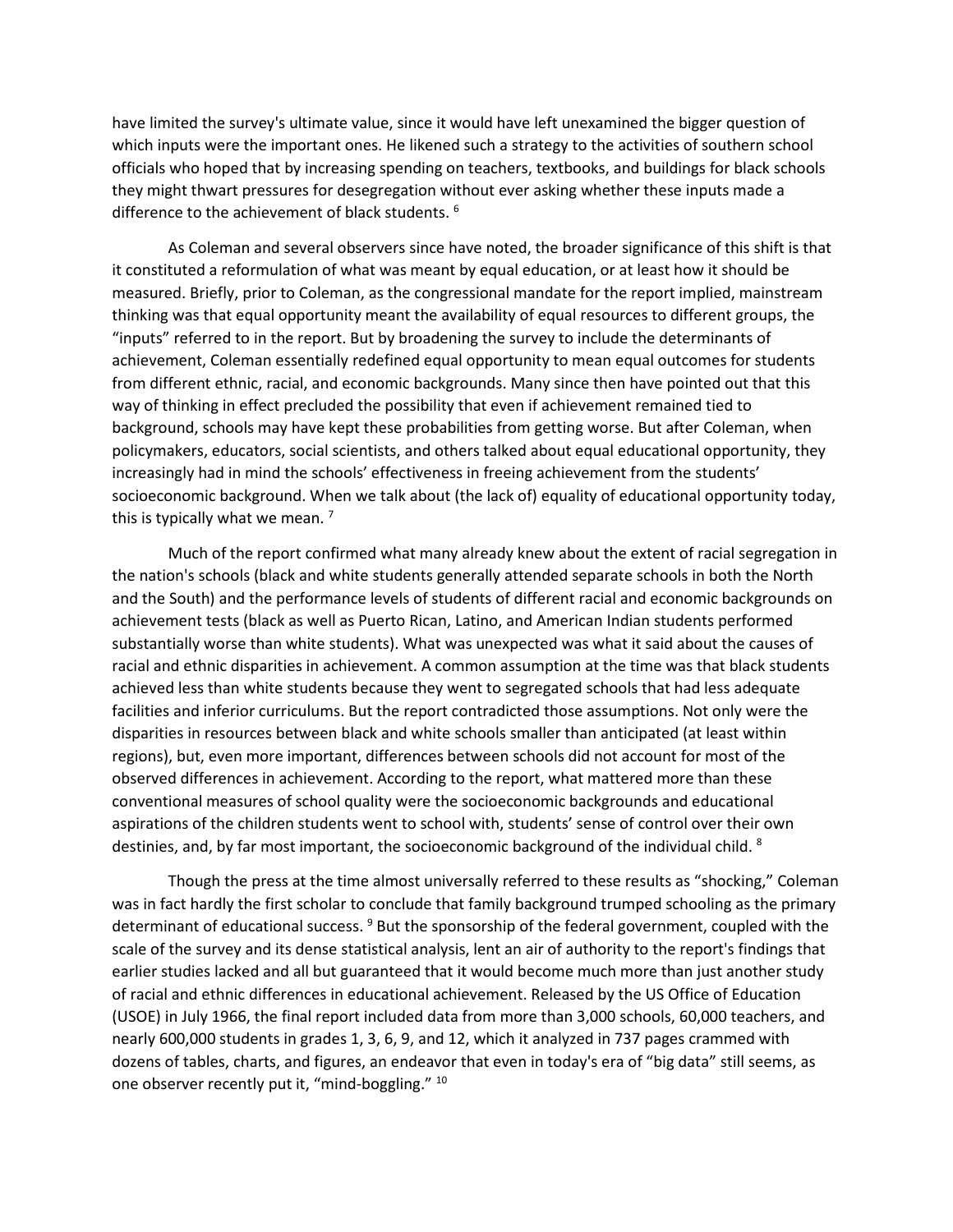Although the stamp of government sponsorship, its statistical sophistication, and sheer size meant that the report carried more weight than previous studies, it turned out that there was little agreement about what it all meant. Popularly characterized as saying "schools don't make a difference, families do," the report was sufficiently ambiguous that given its failure to explain its findings and provide recommendations journalists, scholars, and educational activists across a wide spectrum of opinion could all find something in it to support their competing educational and political agendas. As a result, it was soon cited, as Jencks put it, on "almost every side of every major educational controversy" by various constituencies who probably hadn't read it very carefully, if at all, but read into it whatever served their interests, even if they contradicted the report's main findings.  $11$ 

As Zoe Burkholder's essay in this forum illustrates, nowhere was this more evident than in the debate within black communities in the North about what the report had to say about the relative merits of desegregation and community control. <sup>12</sup> To the degree that anything was likely to make a difference, the report's finding that impoverished children did better in schools with more economically advantaged children seemed to imply that racial integration provided the best chance to expand opportunities for black children. Though this conflated Coleman's finding about socioeconomic integration with racial integration, black and white liberals cited this in support of their argument that desegregation would improve opportunities for black students simply because there were not enough middle-class black students to ensure socioeconomic integration in all black schools. 13 As Burkholder points out, however, the report appeared precisely at the moment when many African Americans in big cities in the Northeast and Midwest had begun to sour on the promise of integration and were advocating the internal development of black neighborhoods and institutions. For this reason many of them rejected the report because they believed it implied that black children had to go to school with white children in order to learn. But the report also found that African American students who felt they controlled their own destinies did better than their peers, which some advocates of separate black schools, most notably Congress of Racial Equality (CORE) chair Floyd McKissick, seized on to support their argument for community control of black schools.<sup>14</sup>

What McKissick ignored was that the survey indicated that black students actually reported a greater sense of control in predominantly white schools. The most plausible explanation for this is that prior to court-ordered desegregation those black students in racially mixed schools likely came from better-off families and felt confident enough to select into them in the first place, despite the hostility they knew they were likely to face from white students. Either way, however, if the report's finding that black students did better when they felt in control of their destiny was correct, it was not implausible to conclude that this sense of control could be better fostered in separate, community-controlled black schools, even if the report's findings indicated that school integration was the most efficacious educational strategy to increase achievement. Indeed, one irony of the report that Burkholder's essay reveals is that its findings were sufficiently open to interpretation that they were used to intensify support for integration and community-controlled black schools at the same time.

If both proponents of integration and community control could plumb the report for evidence to support their respective agendas, however, the report cast a long shadow of doubt over compensatory education programs like the Elementary and Secondary Education Act (ESEA) of 1965. The signal legislative accomplishment of the Great Society in education, ESEA was premised on the belief that devoting more resources to the education of low-income children would expand educational opportunity by compensating them for what most policymakers and educators at the time assumed to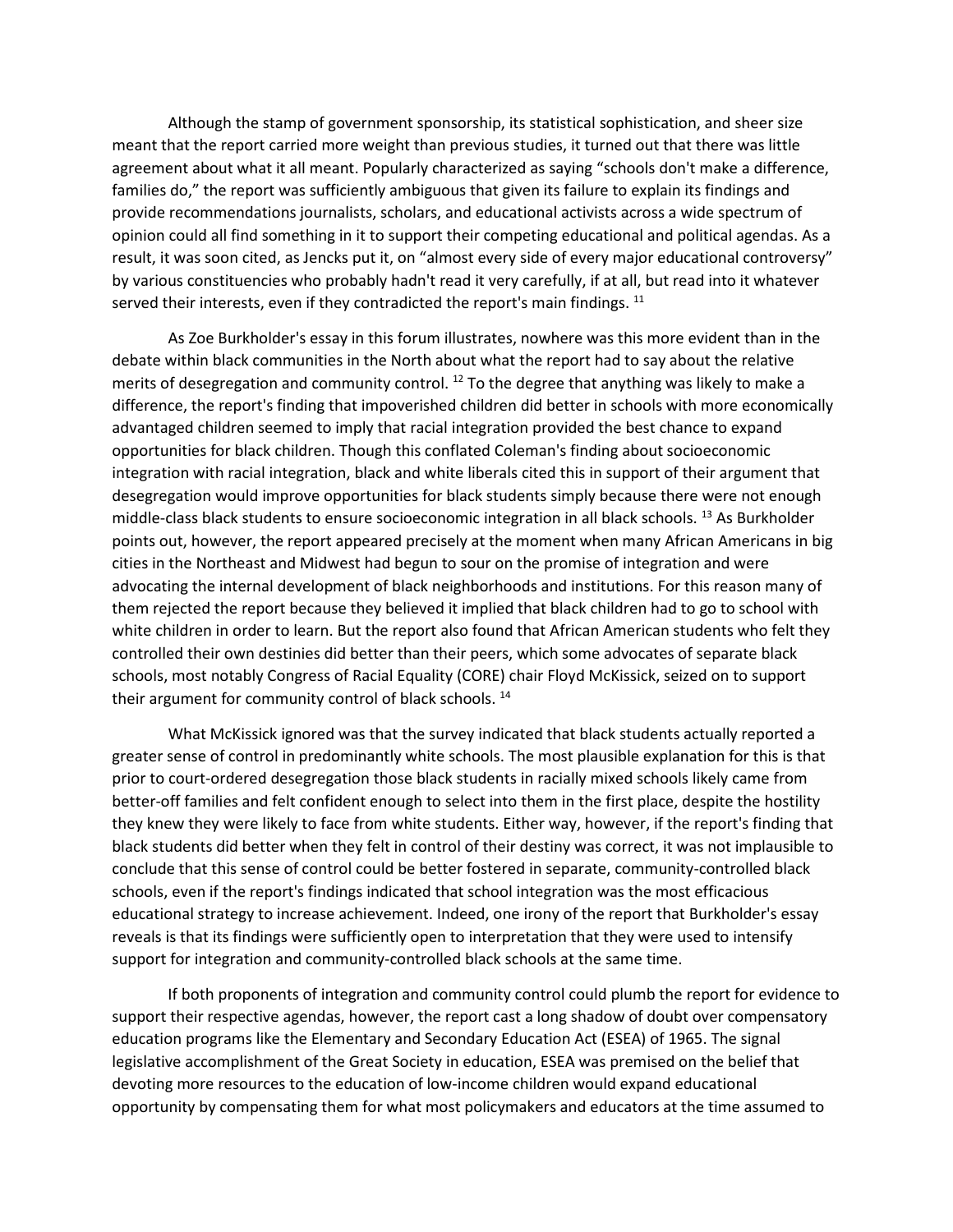be the cultural disadvantages of growing up in a poor family. Yet if differences in achievement had little to do with conventional measures of school quality such as facilities and textbooks, as the report implied, it seemed unlikely that disparities in achievement by race, ethnicity, and economic background could be reduced simply by spending more on them, which is what programs like ESEA proposed. For this reason, historians who have written about the Coleman Report typically have concluded that the report's chief historical significance lay in the fact that it exposed the fragile assumptions underlying the educational components of the Great Society.<sup>15</sup>

What made the Coleman report so controversial, however, was not what it did or did not have to say about the relative merits of desegregation and community control, or what it implied about the (in)effectiveness of compensatory education. What made it so controversial was its finding that the schools apparently did very little to overcome the influence of socioeconomic background on achievement. At odds with what Julie Roy Jeffrey has called "the easy liberal confidence" of the early 1960s about what education could accomplish, this finding sparked a lively and sometimes acrimonious debate among liberals and those on the left about the limits of education as an instrument of egalitarian reform that ironically did little to dislodge belief in the capacity of schooling to equalize opportunity that the report had seemingly discredited.<sup>16</sup>

Leah Gordon's essay suggests that the persistence of this belief in the importance of education as a tool of social policy traces partly to black educators, intellectuals, and civil rights leaders, most notably people like Kenneth B. Clark and Charles H. Thompson, who disputed the report's implication that schools don't make a difference. To Clark and Thompson, this way of thinking was naïve, if not just plain wrong, though not because they thought schools alone could equalize educational opportunity. They believed, rather, that arguments like Coleman's that discounted the importance of schooling relative to the student's socioeconomic background would likely result in attributing failure to black students themselves, work to rationalize disinvestment in schools that black children attended, and obviate the perceived need to attack institutionalized racial discrimination inside as well as outside the schools. Consequently, while they agreed that equalizing educational opportunity could not be accomplished absent changes in employment, housing, and other social institutions as well, they rejected the report's implication that schools didn't matter and doubled down on the importance of reforming the schools so they would better serve black children.<sup>17</sup>

In her essay, Gordon fleshes out the sources of these differences between Coleman, Clark, Thompson, and others on the liberal left, most notably Christopher Jencks, who argued that tinkering with the schools, as he put it, would do little to increase opportunity unless the "whole social system" were changed. <sup>18</sup> If this debate seemed to open up the possibility of a more capacious vision of education and social policy, however, not much resulted from it. Although Coleman provided a rationale for school desegregation, <sup>19</sup> neither proposals for the reconstruction of public education along more racially egalitarian lines nor for changes in the distribution of power and income between the races had much, if any, impact on federal policy. More politically palatable were compensatory education programs like ESEA, which persisted even though the report implied they would likely not make much difference, and innovations like those proposed by supporters of visual media that Victoria Cain describes in her essay. Interpreting Coleman to mean that the educational difficulties of low-income children resulted from the educational disadvantages of growing up in a poor family, advocates of instructional media sought to reconstruct the social environment of poor children outside of school by designing television programs like Sesame Street, which provided instruction in letters and numbers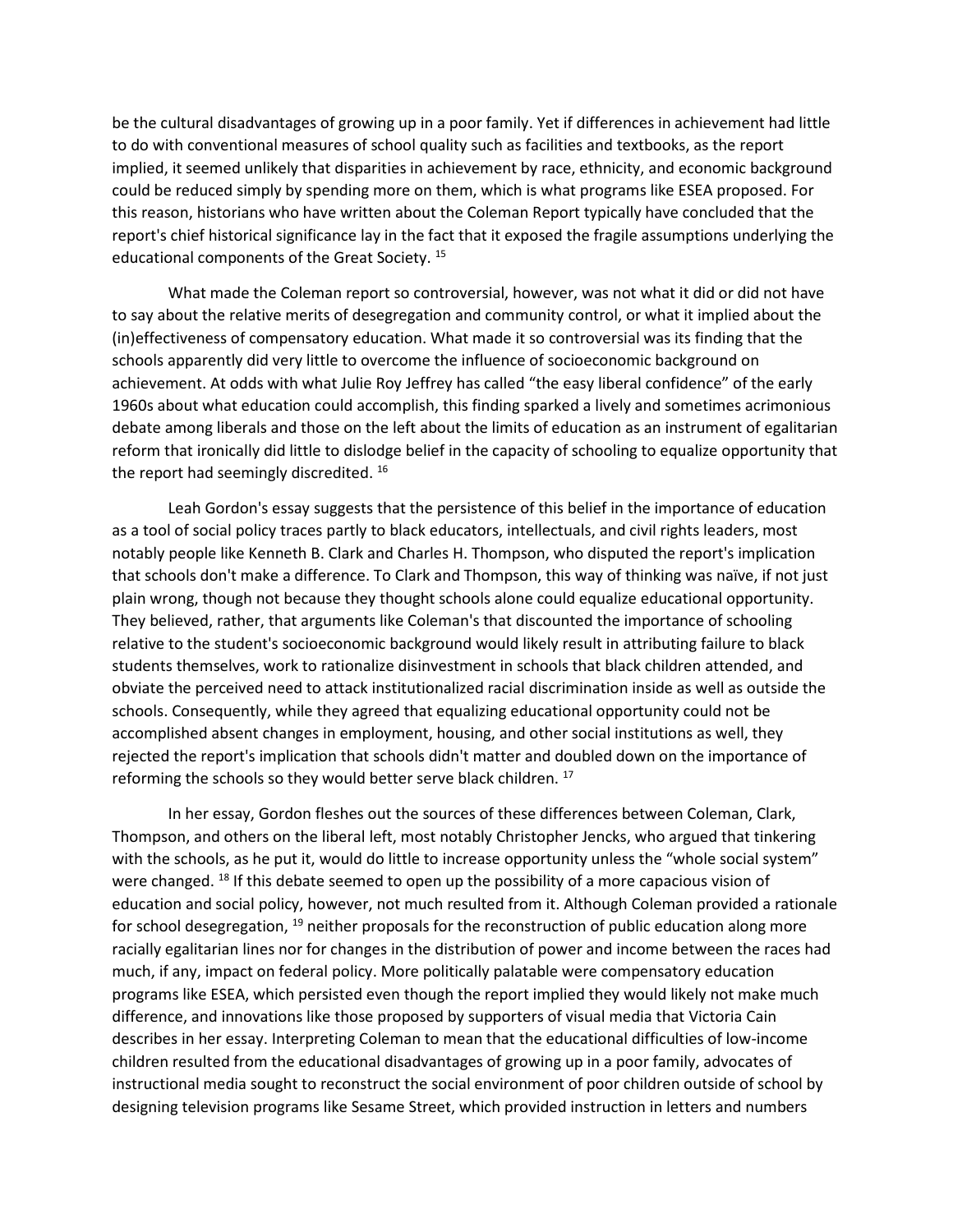while teaching interracial comity without redistributing income or threatening the racial advantages of middle-class and upper-middle-class whites. 20

Gordon's essay implies that part of the reason for this meliorative turn is that the debate over the viability of education as an instrument of equal opportunity fragmented the left along racial lines, thereby reducing political pressure on the state for a more comprehensive conception of school reform that included a direct attack on poverty and racial inequality. By the end of the 1970s, however, in the face of a resurgent conservative movement, even many liberals had begun to lose faith in the idea of pursuing equal opportunity by attacking the sources of racial inequality in schooling and advocating policies like full employment and a guaranteed income. In a society that had become disillusioned with the War on Poverty and had turned against the struggle for racial equality, what eventually emerged instead was a focus on school reform that not only reinforced the Great Society's tendency to educationalize problems of poverty and economic inequality but that also divorced questions of educational equity from questions about the effects of racial discrimination and income inequality on school outcomes in favor of an emphasis on the use of hard, quantifiable data to evaluate which attributes of school organization were most effective in raising achievement and reducing what we now call the "achievement gap." 21

Ethan Hutt points out in his essay that this reliance on quantifiable data was first evident in Project Talent in the late 1950s. But the Coleman Report marked a "watershed" in the development of this kind of evidence-based policymaking. <sup>22</sup> Indeed, although the uncertainty the report created about the school as a vehicle for equalizing opportunity and social change has never entirely disappeared, the report's chief legacy does not lie with its findings about the relative efficacy of school reform to increase achievement. <sup>23</sup> More important was the momentum it gave to the development of a technology of research and evaluation that viewed the education system, to paraphrase Hutt, as a discrete system of organizational variables that could be manipulated and optimized through evidence-based policy interventions. 24

The development of this type of research and evaluation technology has increased our knowledge about how schools affect achievement. But there is little evidence that it has engendered policies that address the sources of inequality of educational opportunity or that lead to better or more equal schooling. To the contrary, by equating school reform with acting on evidence-based manipulations of measurable organizational variables, the type of research Coleman inspired has worked instead to narrow debate about the possibilities of educational reform that the Coleman report initially provoked and to reinforce the idea that the problem of educational inequality can be resolved simply by making more and supposedly better educational policy without addressing the social and economic context that creates educational inequality in the first place.

- <sup>1</sup> For examples of retrospectives, see Education Next 16 no. 2 (Spring 2016); *Russell Sage Journal of the Social Sciences* 2, no. 5 (Sept. 2016); *Theory and Research in Education* 14, no. 3 (Nov. 2016); and *Sociology of Education* 89, no. 3 (July 2016).
- <sup>2</sup> Christopher Jencks, "A Reappraisal of the Most Controversial Educational Document of Our Time*," New York Times Magazine* (Aug. 10, 1969), 12.
- <sup>3</sup> Hodgson, Godfrey, "Do Schools Make a Difference?" in *The "Inequality" Controversy: Schooling and Distributive Justice*, ed. M., Donald Levine and Mary Jo Bane (New York: Basic Books, 1975), 25–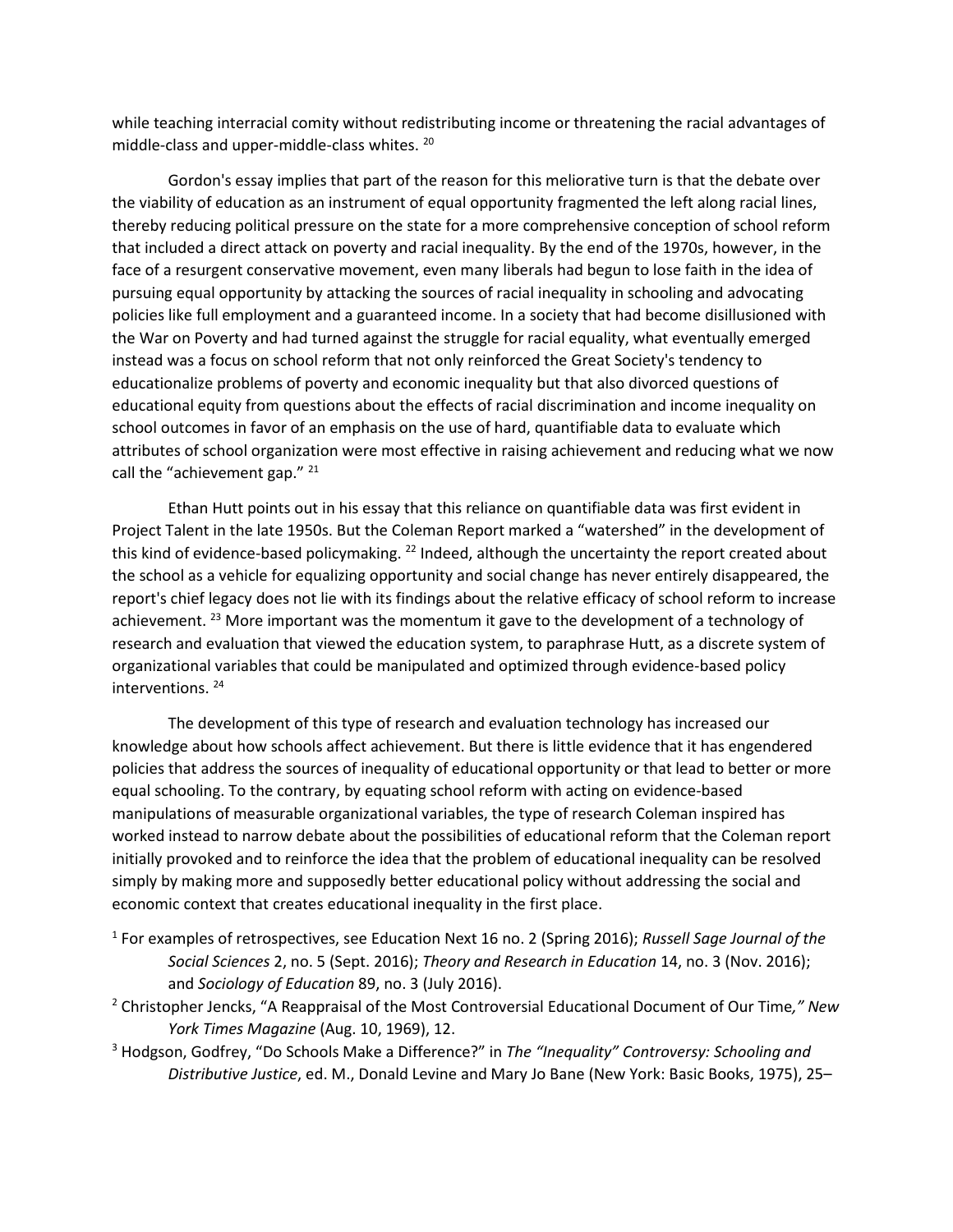6; and Grant, Gerald, "Shaping Social Policy: The Politics of the Coleman Report," *Teachers College Record* 75, no. 1 (Sept. 1973), 17–54.

- 4 "Summary Report," in Coleman, James S. et al. , *Equality of Educational Opportunity* (Washington, DC: US Government Printing Office, 1966).
- 5 Hanushek, Erik A. and Kain, John F., "On the Value *of Equality of Educational Opportunity* as a Guide to Public Policy," in *On Equality of Educational Opportunity*, ed. Mosteller, Frederick and Moynihan, Daniel P. (New York: Vintage Books, 1972), 116–45.
- <sup>6</sup> James S. Coleman, "The Evaluation of Equality of Educational Opportunity," in Mosteller and Moynihan, *Educational Opportunity*, 149–50, 153.
- $7$  On numerous occasions, Coleman himself stated that he thought this change in the definition of equal opportunity was the report's most important contribution. See Coleman, James S., "Equal Schools or Equal Students," *The Public Interest* 4 (Summer 1966), 70–75; and Coleman, James S., "The Concept of Equality of Opportunity," *Harvard Educational Review* 38, no. 1 (Winter 1968), 7–22.
- 8 For good summaries of the report's findings, see Jencks, "Reappraisal"; and Frederick Mosteller, "A Pathbreaking Report," in Daniel P. Moynihan and Frederick Mosteller, *On Equality of Educational Opportunity*, 3–68.
- <sup>9</sup> For a summary of some of these studies, see Jeffrey, Julie Roy, *Education for Children of the Poor: A Study of the Origins and Implementation of the Elementary and Secondary Education Act of 1965* (Columbus: Ohio State University Press, 1978), 3–26.
- <sup>10</sup> Hoxby, Caroline M., "The Immensity of the Coleman Data Project," *Education Next* 16, no. 2 (Spring 2016), 65.
- $11$  Jencks, "Reappraisal," 12; and Hodgson, "Do Schools Make a Difference?"
- <sup>12</sup> Burkholder, Zoë, "The Perils of Integration: Conflicting Northern Black Responses to the Coleman Report in the Black Power Era, 1966–1974," *History of Education Quarterly* 57, no. 4 (Nov. 2017), XX.
- <sup>13</sup> On this point, see especially United States Commission on Civil Rights, *Racial Isolation in the Schools*, vol. 1 (Washington, DC: US Government Printing Office, 1967; and Pettigrew, Thomas, "Race and Equal Educational Opportunity," *Harvard Educational Review* 38, no. 1 (Winter 1968), 66–76.
- <sup>14</sup> See Floyd McKissick, "Is Integration Necessary?" *The New Republic*, Dec. 3, 1966, 33–36; and Burkholder, "The Perils of Integration."
- <sup>15</sup> Jeffrey, Education for Children of the Poor; Matusow, Allen J., *The Unraveling of America: A History of Liberalism in the 1960s* (New York: Harper & Row 1984), 221–26; and Davies, Gareth, *From Opportunity to Entitlement: The Transformation and Decline of Great Society Liberalism* (Lawrence: University Press of Kansas, 1996), 144.

<sup>16</sup> Jeffrey, *Education for Children of the Poor*, 180.

- $17$  Gordon, Leah N., "If Opportunity Is Not Enough: Coleman and His Critics in the Era of Equality of Results," *History of Education Quarterly* 57, no. 4 (Nov. 2017), XX.
- <sup>18</sup> Jencks, "Reappraisal," 44.
- $19$  Grant, "Shaping Social Policy," 51–53; and Coleman, James S., "Coleman on the Coleman Report" *Educational Researcher* 1, no. 3 (March 1972), 13–14.
- <sup>20</sup> Cain, Victoria, "From Sesame Street to Prime Time School Television: Educational Media in the Wake of the Coleman Report," *History of Education Quarterly* 57, no. 4 (Nov. 2017), XX.